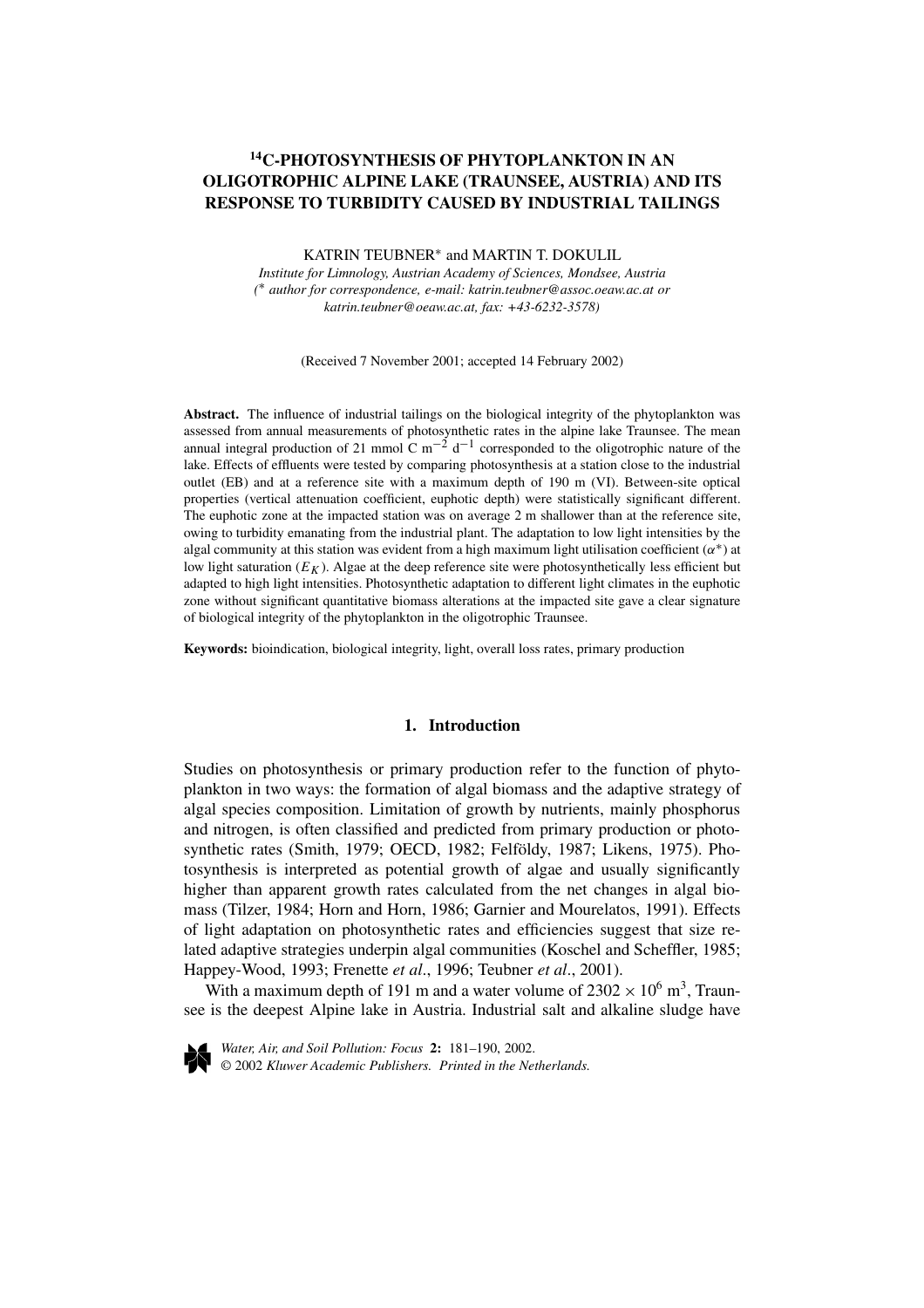**page 182 not shown** K. TEUBNER AND M. T. DOKULIL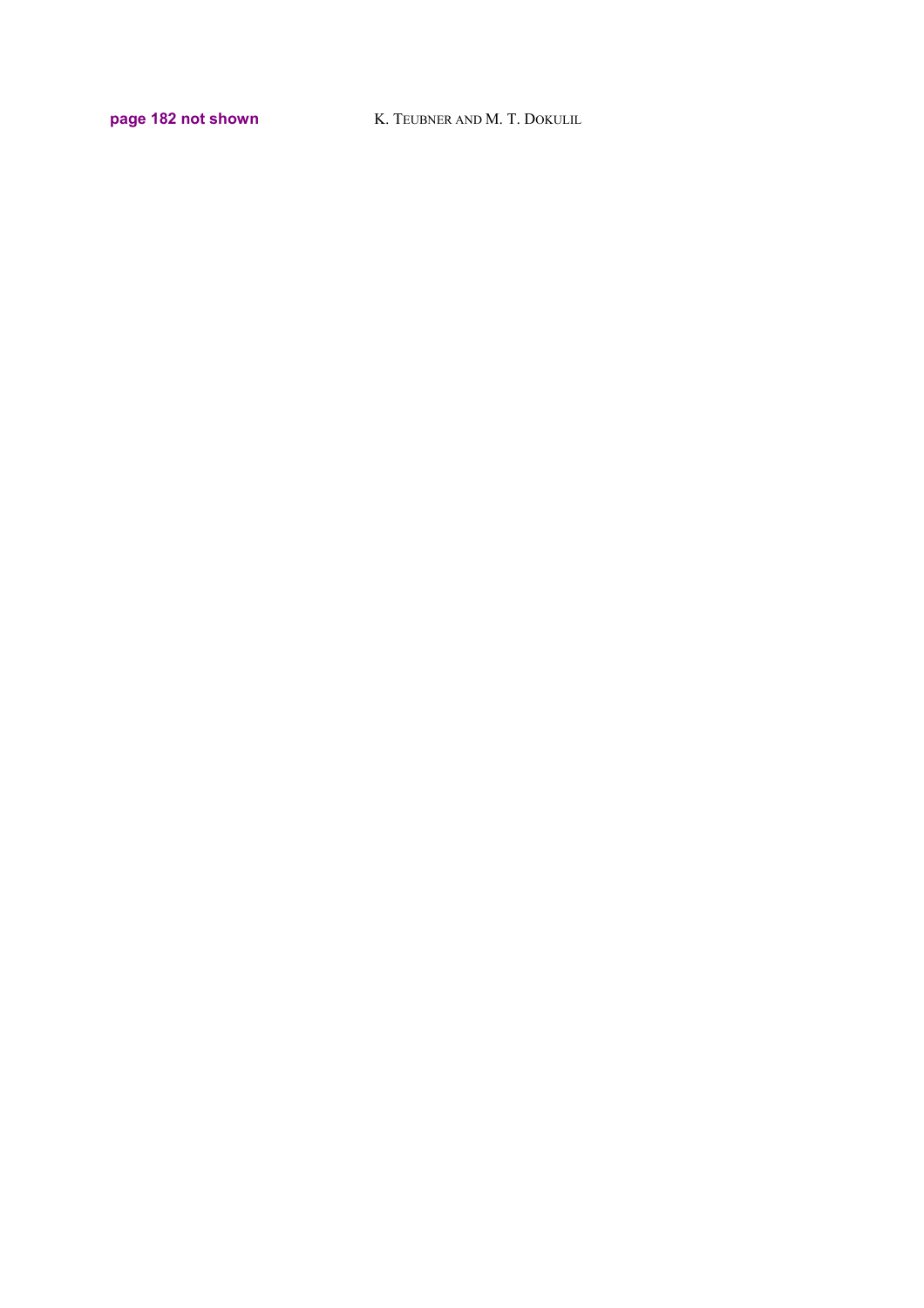#### TABLE I

Averages for optical properties and phytoplankton parameters for VI and EB.  $K =$  vertical attenuation coefficient,  $z_{eu}$  = euphotic zone,  $\Sigma Chl-a$  = integral chlorophyll-*a*, *P* = photosynthetic rate,  $\Sigma P$  = integral photosynthetic rate per hr;  $\Sigma \Sigma P$  = annual average of integral primary production per day;  $P^*$  = specific primary productivity per chlorophyll-*a*;  $\mu - k$  = overall loss rate,  $\alpha^*$  = maximum light utilisation coefficient (initial slope of *P* versus *E* curve),  $E_K =$  light saturation index. *P*-values from paired *t*-test (n.s. = non-significant, *p* > 0.05), averages from December 1997 to October 1998 for  $\Sigma \Sigma P$ , from April 1998 to October 1998 for all other parameters

|                   |                                                                                                   | VI    | EB    | P-value     |
|-------------------|---------------------------------------------------------------------------------------------------|-------|-------|-------------|
| K                 | $(m^{-1})$                                                                                        | 0.387 | 0.456 | $P = 0.001$ |
| $\mathcal{Z}$ eu  | (m)                                                                                               | 12.2  | 10.2  | $P = 0.004$ |
| $\Sigma Chl-a$    | $(mg m^{-2})$                                                                                     | 28.4  | 24.6  | n.s.        |
| P                 | $(\mu$ mol L <sup>-1</sup> hr <sup>-1</sup> )                                                     | 0.226 | 0.292 | n.s.        |
| $\Sigma P$        | (mmol C m <sup>-2</sup> hr <sup>-1</sup> )                                                        | 2.036 | 2.410 | n.s.        |
| $\Sigma \Sigma P$ | (mmol C m <sup>-2</sup> d <sup>-1</sup> )                                                         | 21    |       |             |
| $P^*$             | (mol C (g Chl-a) <sup>-1</sup> hr <sup>-1</sup> )                                                 | 0.099 | 0.149 | $P = 0.002$ |
| $\alpha^*$        | $(10^{-3})$ (mol C (g <i>Chl-a</i> ) <sup>-1</sup> (mmol photons) <sup>-1</sup> m <sup>2</sup> )) | 0.212 | 0.534 | $P = 0.008$ |
| $E_K$             | (mmol photons $m^{-2}$ hr <sup>-1</sup> )                                                         | 1379  | 1099  | n.s.        |
| $\mu - k$         | $(d^{-1})$                                                                                        | 3.16  | 3.28  | n.s.        |

calculated from the vertical attenuation coefficient  $(K)$ , the mixing depth  $(z_{mix})$ from the depth with maximum relative thermal resistance against mixing (RTR, Wetzel, 2001).

Integrated samples for scanning electronic microscopy (SEM) were prepared from all four seasons by critical point drying.

### **3. Results**

The seasonal dynamic and mean values of photosynthesis and physico-optical properties for both sites are shown in Figure 1 and Table I. The annual average integral photosynthetic rate  $(\Sigma \Sigma P)$  measured at the reference site VI in Traunsee was 21 mmol C m<sup>-2</sup> d<sup>-1</sup>, mean photosynthetic rate (*P*) at EB and VI were 0.29 and 0.23  $\mu$ mol L<sup>-1</sup> hr<sup>-1</sup>, respectively (Table I). The integral photosynthetic rate ( $\Sigma P$ ) showed a pronounced spring peak in May–June and a second, weaker autumn peak in September for VI and EB (Figures 1A and B). At both sites, the integral chlorophyll concentration showed the same trend as for integral photosynthetic rates (Figures 1A and B; VI: r = 0.738, *p* < 0.05; EB: r = 0.714, *p* < 0.05). The annual average of integral photosynthesis was 2.036 mmol C m−<sup>2</sup> hr−<sup>1</sup> for VI and 18% higher for EB (Table I). The annual integral chlorophyll *a* for VI was 28.4 mg m<sup>-2</sup> but 13% lower at EB. These differences between VI and EB, however, were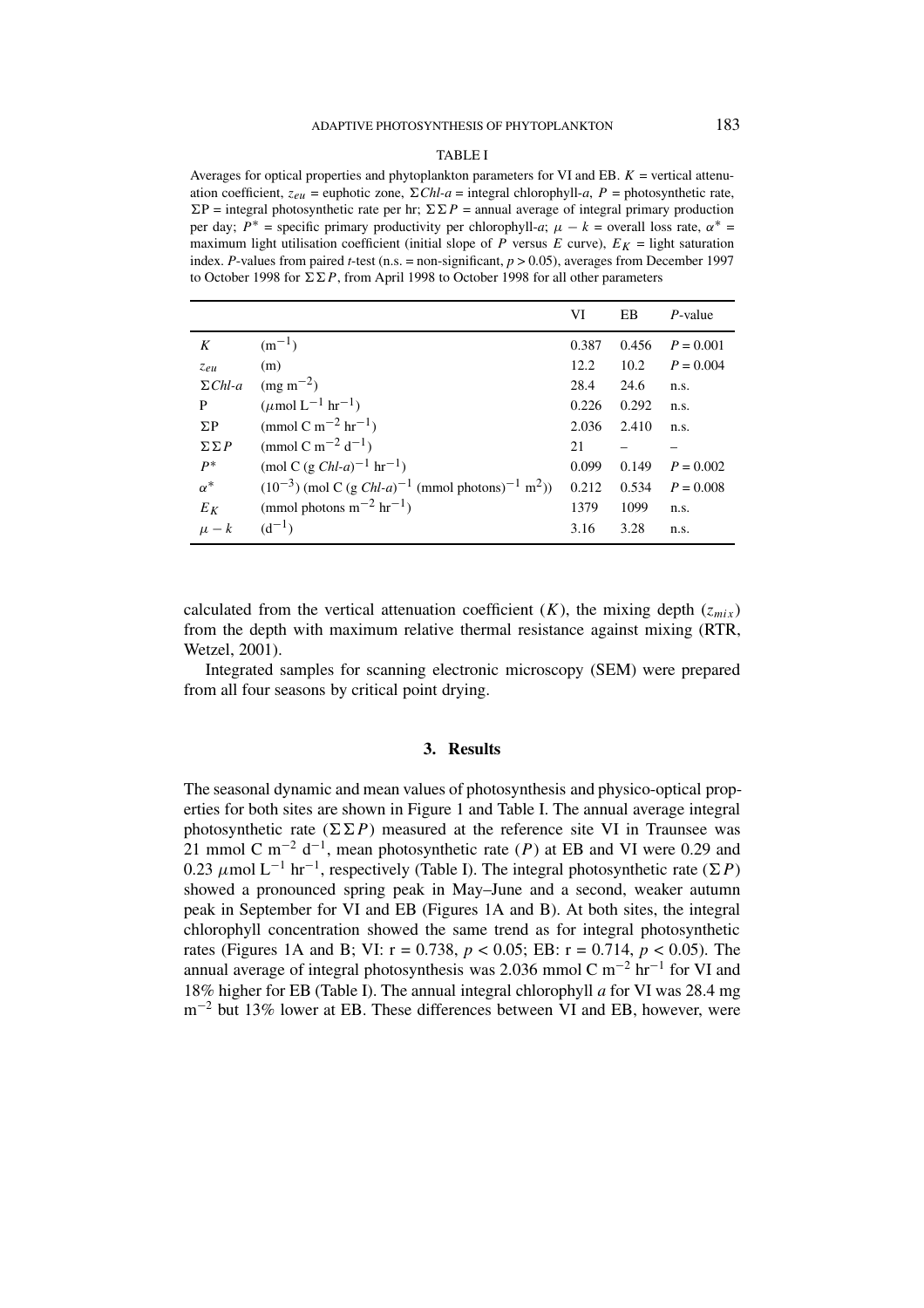

*Figure 1.* Dynamic of the integral chlorophyll *a* ( $\Sigma$ *Chl-a*) and photosynthetic rate ( $\Sigma$ *P*) for VI (A) and EB (B), specific photosynthetic rates ( $P^*$ ) in C, overall loss rates of phytoplankton ( $\mu - k$ ) in D, mixing depth (*zmix* ) in E and euphotic depth (*zeu*) in F for both sites (legend in C for D–F).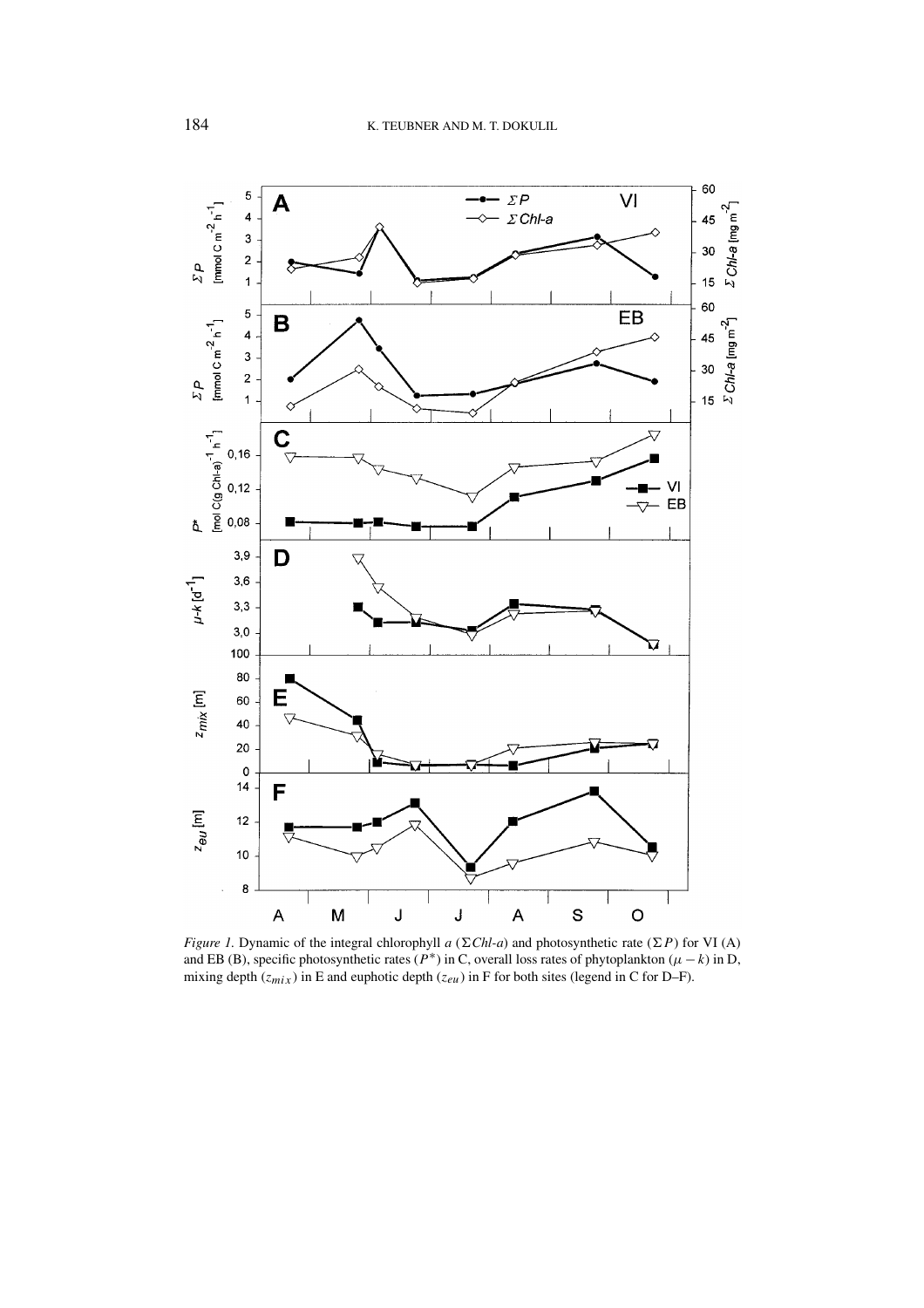#### TABLE II

Summary of *P* vs. *E* characteristics for the sites Viechtau (VI) and Ebensee bay (EB).  $P_m^* =$  maximum photosynthetic rate (mol C (g  $Chl-a$ <sup>-1</sup> hr<sup>-1</sup>);  $E_K$  = light saturation index (mmol photons m<sup>-2</sup> hr<sup>-1</sup>); *α*∗ = maximum light utilisation coefficient (initial slope of *P* versus *E* curve) (mol C (g *Chl-a*)<sup>-1</sup> (mmol photons)<sup>-1</sup> m<sup>2</sup>));  $r^2$  = variance

|                |                                  | $\alpha^*$ (10 <sup>-3</sup> )      | $(r^2)$                            |
|----------------|----------------------------------|-------------------------------------|------------------------------------|
| 0.137          | 396                              | 0.345                               | (0.98)                             |
| 0.180          | 1538                             | 0.117                               | (0.88)<br>(0.92)                   |
| 0.241          | 1631                             | 0.148                               | (0.99)                             |
| 0.111<br>0.255 | 178<br>102                       | 0.625<br>2.498                      | (0.55)<br>(0.99)                   |
| 0.182          |                                  | 0.079                               | (0.79)                             |
| 0.183          | 1012                             | 0.181                               | (0.93)                             |
| 0.392          | 1894                             | 0.207                               | (0.96)<br>(0.99)                   |
| 0.187          | 1196                             | 0.156                               | (0.96)                             |
| 0.229          | 1498                             | 0.153                               | (0.99)<br>(0.76)                   |
| 0.293          | 1157                             | 0.253                               | (0.97)                             |
| 0.250          | 1572                             | 0.159                               | (0.92)<br>(0.93)                   |
|                | 0.227<br>0.139<br>0.232<br>0.300 | 398<br>2298<br>2354<br>1083<br>1515 | 0.5720<br>0.0590<br>0.214<br>0.198 |

not statistically significant for either the integral chlorophyll concentrations or the integral photosynthetic rates (Table I). The integral photosynthetic rates for EB were relative high in relation to their respective integral chlorophyll concentration (Table I). The photosynthetic activity per unit chlorophyll *a* (*P*∗) was consequently higher at EB than at VI as shown in Figure 1C and as verified statistically from the *t*-test in Table I. The summary of photosynthesis versus light characteristics are given in Table II. The maximal specific photosynthetic rates (*P*∗) ranged from 0.18 to 0.39 mol C (g *Chl-a*)<sup>-1</sup> hr<sup>-1</sup> for EB and from 0.13 to 0.25 for VI. The mean onset of light saturation  $(E_K,$  Table I) was 20% lower in EB than compared with VI. The photosynthetic efficiencies  $(\alpha^*)$  were consistently higher in EB than in VI (Table II). Therefore, statistically significant higher values of the maximum light utilisation coefficient ( $\alpha^*$ ,  $p < 0.01$ ) at lower light saturation ( $E_K$ ) were measured for EB than for VI (Tables I–II). The optical properties were significantly different between VI and EB as indicated by both vertical attenuation coefficients (*P* <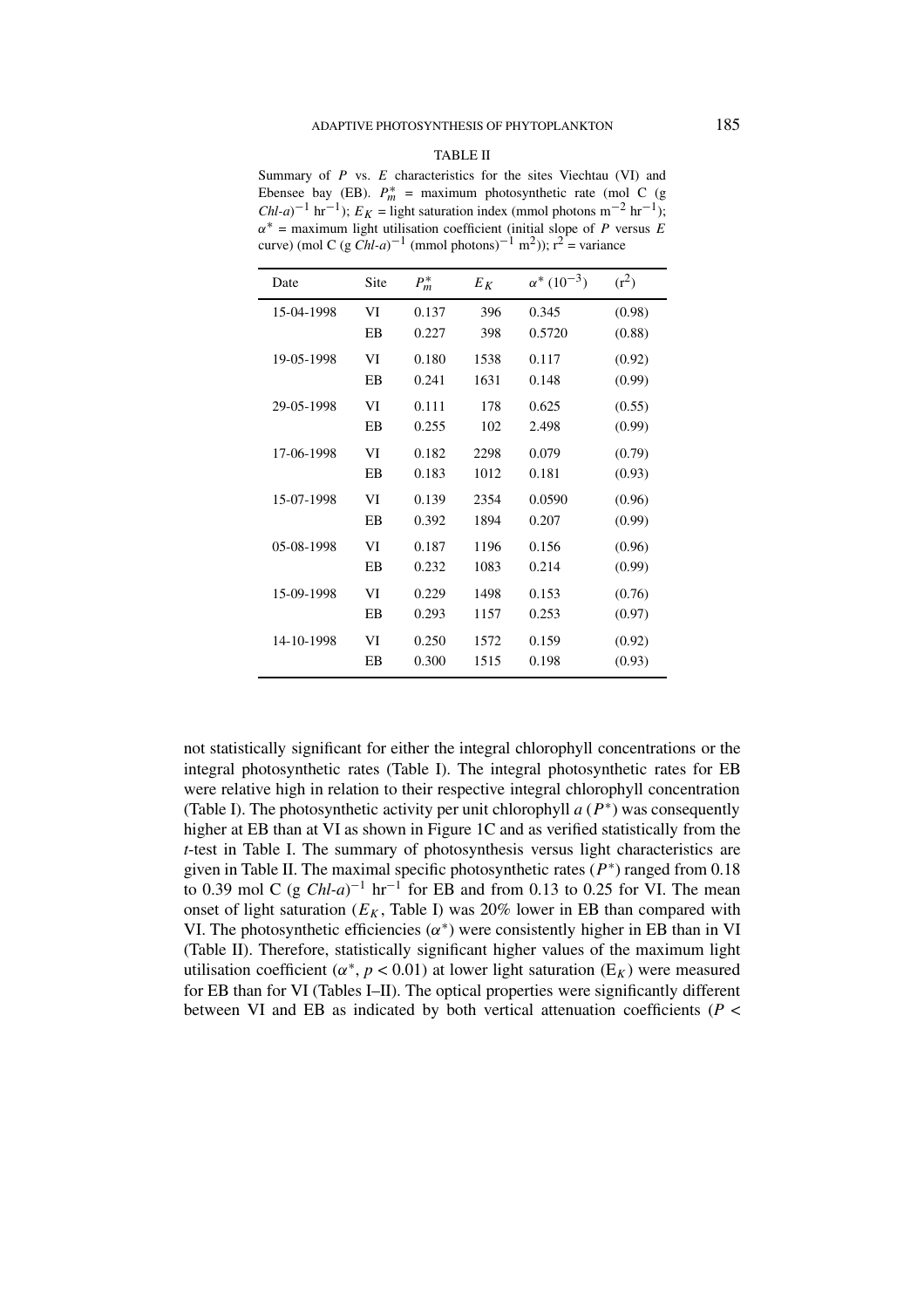**page 186 not shown** K. TEUBNER AND M. T. DOKULIL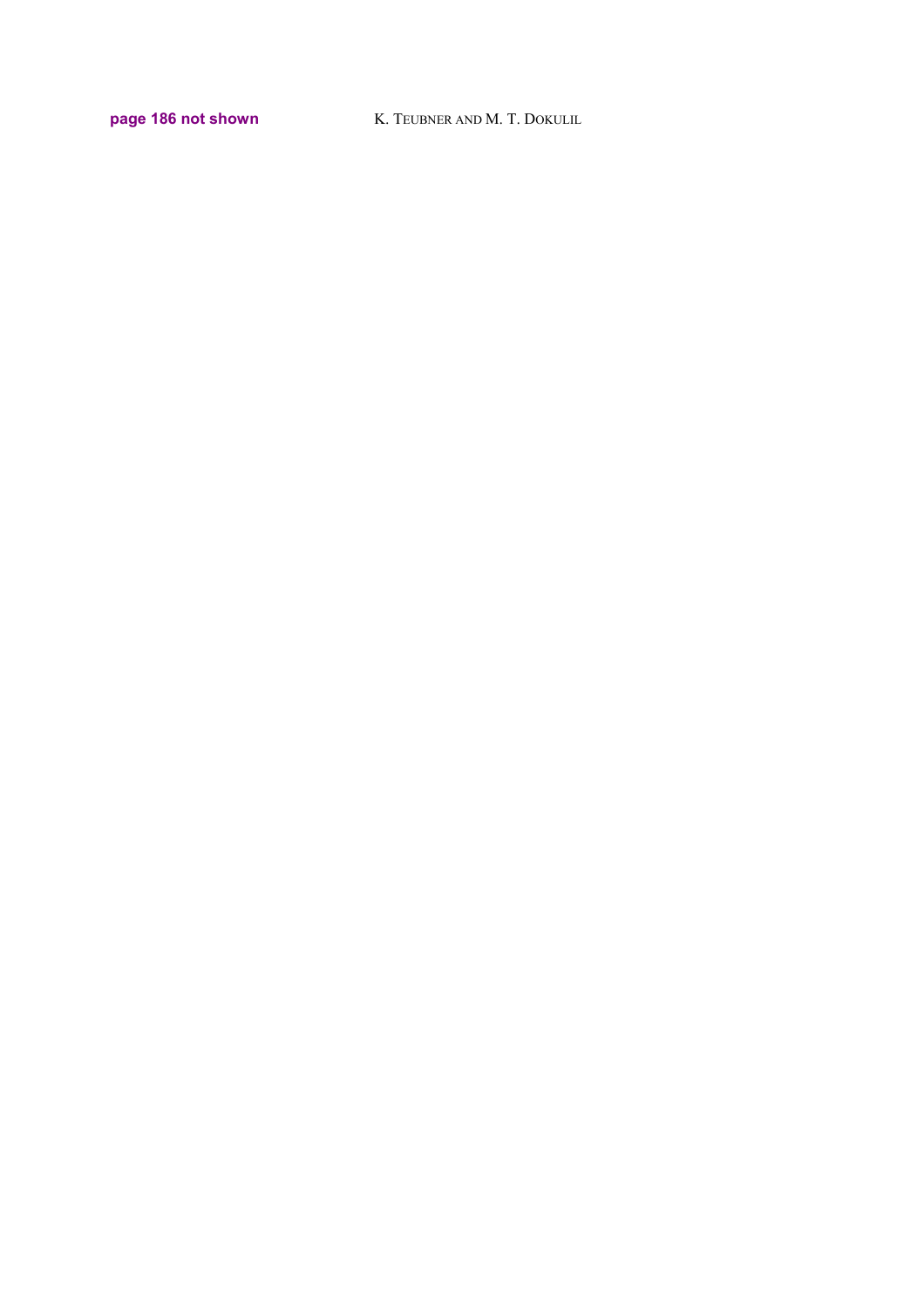

*Figure 2.* Photosynthetic rates (P) and turbidity (NTU) versus the vertical attenuation coefficient (K) in VI and EB. Pearson correlation coefficients and *p*-values.

measurement of photosynthetic rates of total phytoplankton assemblages from EB and VI by Weisse and Mindl (2002). We could show elsewhere for Traunsee and Mondsee, that not only photosynthesis but also the pigment pattern is subject to adaptation to the prevailing light climate (Teubner *et al*., 2001). High photosynthetic efficiency at low light saturation was in accordance with a high ratio of light-harvesting chlorophyll *a* to photo-protective *β*-carotene, by reducing chlorophyll content or providing photoprotective pigmentation of the light harvesting apparatus. Algae at high solar radiation were photosynthetically less efficient but high-light adapted having low ratios of chlorophyll *a* to *β*-carotene. These changes in the pigment composition due to light acclimatisation, substantiated in our earlier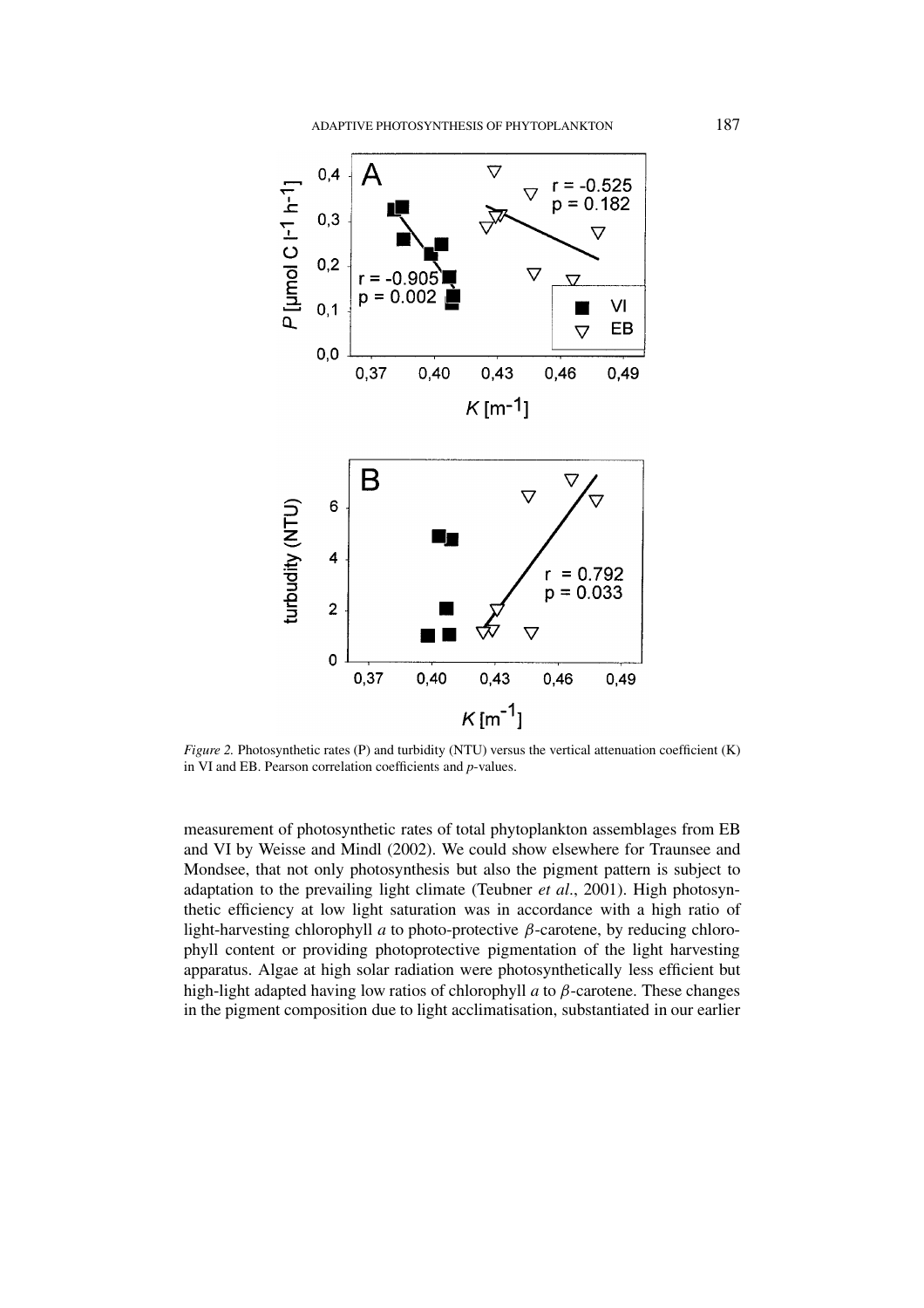

*Figure 3.* Flagellates from Traunsee with coating on the cell surface in EB (A, *Rhodomonas lacustris*, B-*Cryptomonas* spec.) and clean cell surfaces in VI. (C, Scanning electronic microscope).

studies, confirm the key function of photosynthetic light adaptation in Traunsee. In contrast to the total phytoplankton, the photosynthetic rates of picocyanobacteria under light-limited conditions (10  $\mu$ mol m<sup>-2</sup> s<sup>-1</sup>) were significantly reduced at EB when compared with VI as shown by *in vitro* experiments by Weisse and Mindl (2002) and provide an example for an adaptive photosynthesis of single organisms or small fractions which can not compensate low-light intensity and/or can not cope with industrial contaminants.

The difference between the potential growth calculated from photosynthesis and the apparent growth as net changes of algal carbon is used as a measure of overall loss rates of phytoplankton. Grazing, sedimentation, wash-out and mortality contribute most to overall phytoplankton losses (Tilzer, 1984; Garnier and Mourelatos, 1991; Horn and Horn, 1986). The evidence of coating on cell surfaces of flagellates observed by SEM imply an enhanced sedimentation at the station impacted by industrial sludge. In fact, the overall phytoplankton losses at EB were higher, corresponding to higher turbidity and higher grazing pressure as deduced from the NTU's and the carbon ratio of certain fractions of the plankton community (Teubner, 2002). These losses at EB, however were not significantly distinct from the reference site. We could not find any further significant effects on species composition and on size-structure of phytoplankton as shown in Teubner (2002). Similar results were obtained for other pelagic organisms, e.g. heterotrophic bacteria (Klammer *et al*., 2002), ciliates and flagellates (Sonntag *et al*., 2002), and the abundance of picoplankton (Weisse and Mindl, 2002). Significant between-site differences, however, were evident from the vertical distribution patterns (Teubner, 2002). Both the higher portion of particulate organic phosphorus within TP and the shift towards P-enrichment in nutrient stoichiometry of TN:TP:SRSi verify an enhanced P-accumulation in the epilimnetic community at the open water reference site as a consequences of small pool-size of TP and stable stratification. The disturbances at the impacted site were indicated by: (i) up to 11% less P accumulation by organisms at the surface, (ii) no stoichiometric shift towards TP in the epilim-